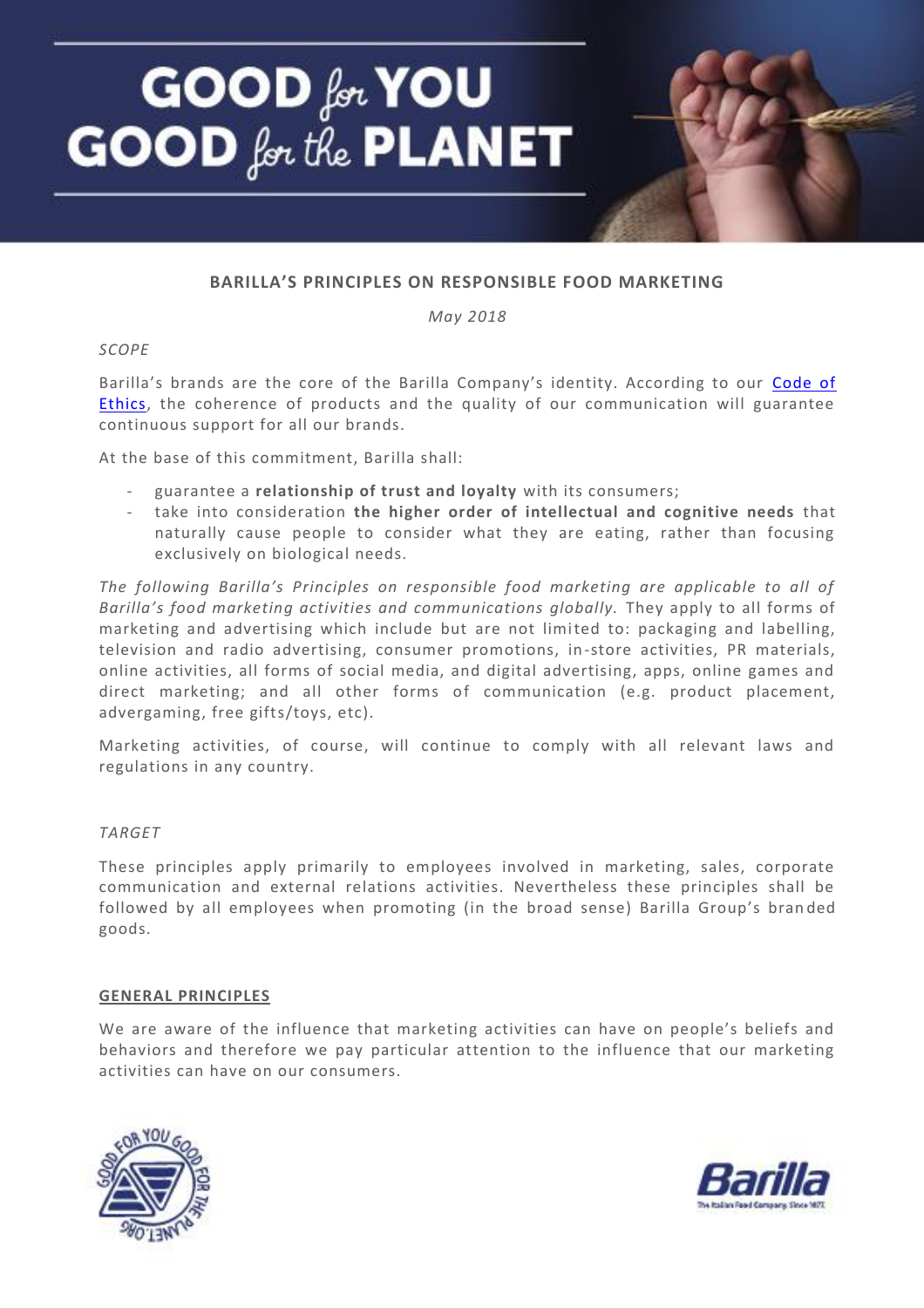# GOOD for YOU **GOOD** for the **PLANET**

In particular:

- 1. All the marketing communications have to be **respectful of the centrality of human beings**, with their complex mix of physical, psychological, cultural and emotional needs.
- 2. Marketing communications shall never prevent **full transparency** of the content, benefits and proper use of products.
- 3. Marketing communication shall avoid to include manipulative content and shall **not include concealed**, **contradictory, uncertain and/or ambiguous messages**.
- 4. We are committed to promote and support **healthy lifestyles**. Particularly:
	- a. Marketing Communications should **not encourage or condone excess consumption** and **portion sizes** should be appropriate.
	- b. We are committed to communicate how our brands and products fit into a **healthy and active life**.
	- c. We will avoid to embellish and/or present as desirable diets and consumption habits that **lead to unhealthy conditions** (e.g. undernourishing, unbalanced or unnecessarily selective diets, underweight models in commercials, etc.)
	- d. We are committed to provide nutritional information to our audiences in the **most objective and relevant way possible.**
- 5. Nutrition, environmental and health benefit claims should have **a sound scientific basis**. Greenwashing practices must be avoided.
- 6. For us food should represent a **positive daily experience** and people should be reassured about their food-related concerns in a constructive and not scaring way .
- 7. We believe all marketing activities shall **respect everybody's different values, beliefs, gender, races, religions and cultures. We will not leverage or depict as desirable behaviors that are discriminating anyone**.
- 8. Barilla communication shall not include **vulgar and/or sexually explicit** messages.
- 9. We are committed in guaranteeing **animal welfare** in all our marketing activities and we don't accept animal exploitation for any reason.

# **MARKETING TO CHILDREN**

As a responsible business, Barilla is committed in **taking into account children as sensitive stakeholders and respect their universal rights** as they are explained in the *UN Convention on the Rights of the Child*. Barilla's marketing communications are developed in the **best interests of the child** and respecting children's freedom of expression, development, education, recreation, health and wellbeing. We believe that **the "access to complete and** 



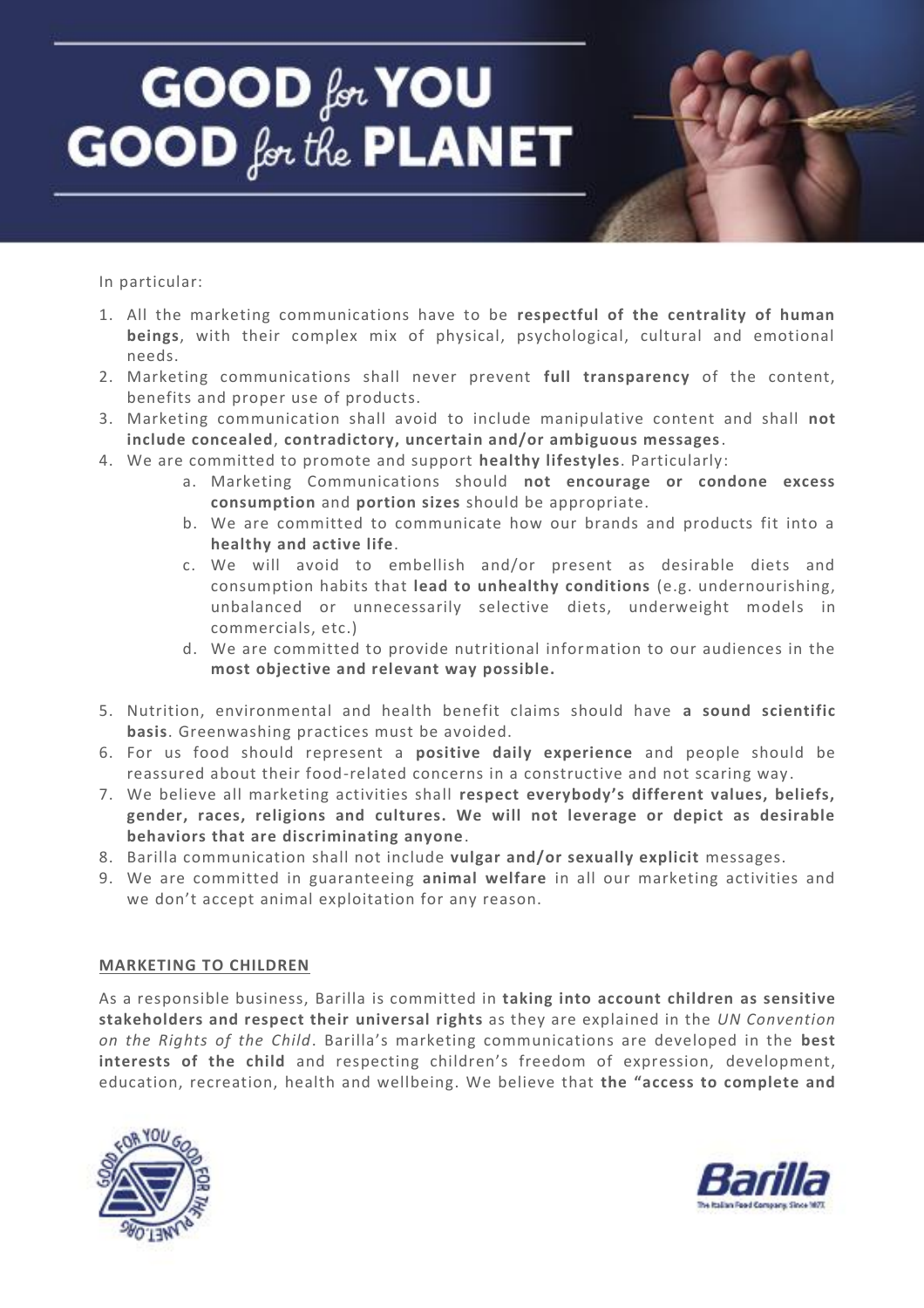# **GOOD** for YOU<br>GOOD for the PLANET

**accurate information" is a fundamental right that children have**, as well as an appropriate right to privacy.

We are aware of the impact that marketing activities can have on the development of children's beliefs and behaviors and we know that children's ability to critically engage with traditional broadcasting marketing techniques is limited by their inexperience, innocence and immaturity. Moreover their capacity to avoid the impacts of stealth advertising techniques, especially in the digital marketing, is non-existent.

For these reasons, Barilla has the responsibility to carefully manage every marketing activity dedicated to children, **avoiding any communication that can put children at risk of exploitation, manipulation and commoditization**.

We specify that in these principles "advertising to children" especially refers to advertising to media audience with a minimum of 35% of children under 12 years.

#### Particularly:

- 1. Marketing Communications directed to children **shall not depict as aspirational and appealing behaviors that are discriminatory** , bullying, etc.
- 2. Marketing activities should be **explicit, not concealed and/or camouflage** in other forms (e.g. video games). Their commercial nature should not be concealed.
- 3. Marketing activities **should not substitute parents/institutions** in their educational role.
- 4. Marketing Communications directed to children **should not mislead about potential**  benefits from the consumption of a products, such as status or popularity with peers, sports success and intelligence.
- 5. Marketing Communications should not include **any direct appeal to children** to persuade their parents or other adults to buy advertised products for them.
- 6. **Poor dietary habits** should not directly or indirectly be supported.
- 7. Marketing Communications should **support parents and adults in understanding the right nutritional profile** of products.
- 8. Marketing Communications do not have to re-create **a sense of urgency** or price minimization (using terms such as "now" referred to time and "only" referred to price) .
- 9. Given the nutritional **benefits of certain foods** Barilla will show children enjoying such foods.
- 10. Children can't be used as **spokespersons** for Barilla's products.



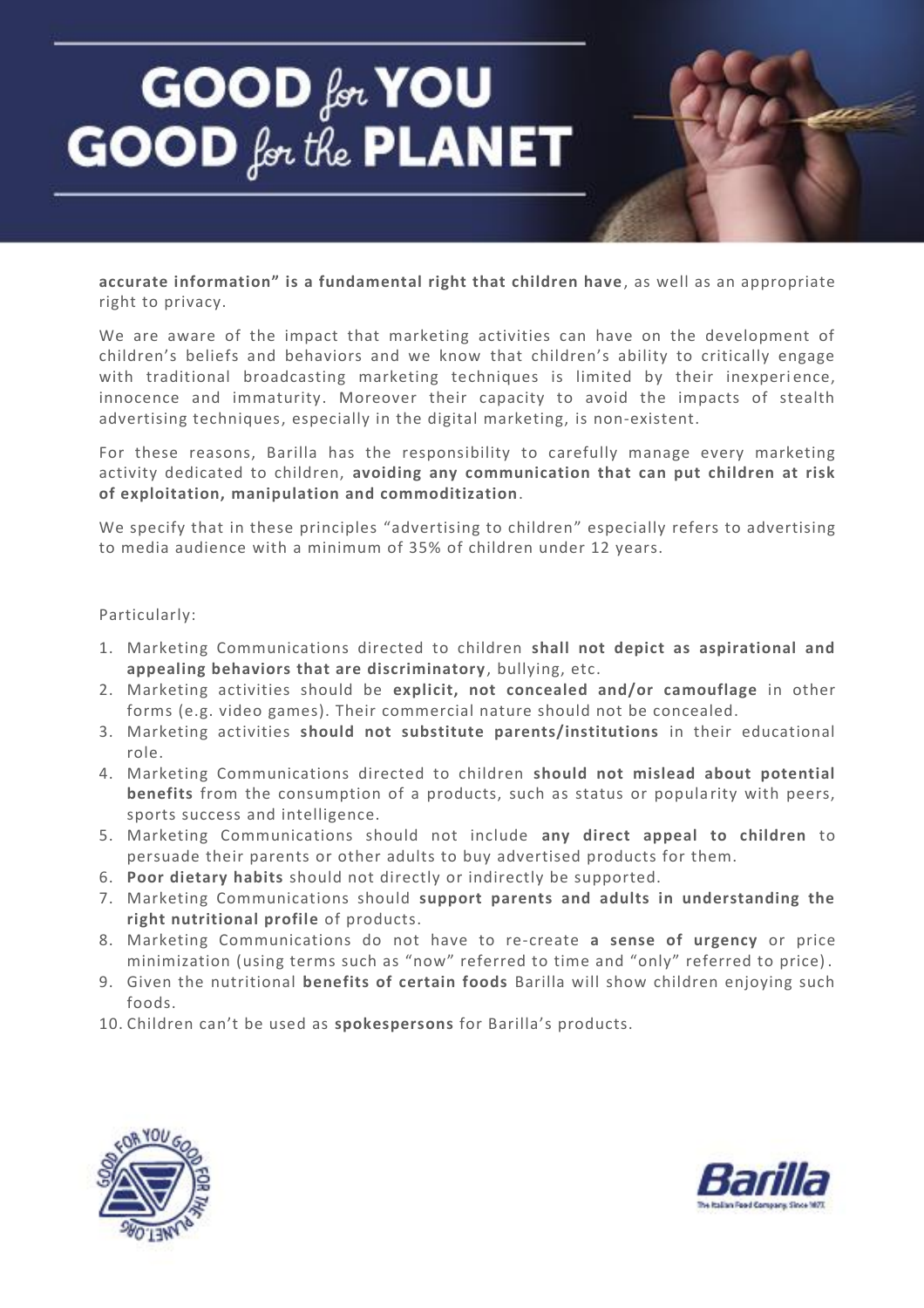# **GOOD** for YOU<br>GOOD for the PLANET

# *Nutrition and Healthy Lifestyle*

All Marketing Communications directed to children more than 3 -years-old aged has to meet the **EU Pledge Nutrition Criteria**.

- o All the products *aligned* with the EU Pledge Criteria, could be communicated to children, promoting – at the same time – a healthy life-style.
- o All the products *not aligned* with the EU Pledge Criteria, could be communicated to children, specifying the appropriate responsible consumption manner, in a clear and understandable way for the children and their parents.
- **Any stricter local law on this topic will be carefully respected** .
- Barilla will promote **fun and active lifestyles** as part of its marketing campaigns directed to children.
- **Licensed or non-licensed cartoon characters** and celebrities appealing to children will only be used on and in association with products meeting the Nutrition Criteria.

# *Primary Schools*

- Barilla believes that **schools should not be used** as vehicles to promote products to children, build children's brands loyalty or influence children's purchase preferences. For this reason, Barilla doesn't actively promote its products in primary schools.
- **Other contexts where children gather** (playgrounds, sports fields and care centers): in case of Barilla's marketing communications in contexts where children gather, contents will be carefully checked considering the best interest of children to an appropriate information.

# *Educational Programs*

Barilla believes that an appropriate education to food and healthy lifestyles is fundamental for children. They are not, indeed, occasions for marketing products or appealing to children. In case of specific **educational projects**, led by Barilla itself or in which Barilla is involved, Barilla may participate with branding levels agreed with a third -party education body to ensure transparency, the best interests of children and quality education.

# *Market Researches*

Barilla can conduct market researches involving children to understand how a product can contribute to their wellbeing and taste. In any research, we will commit to ensure safety